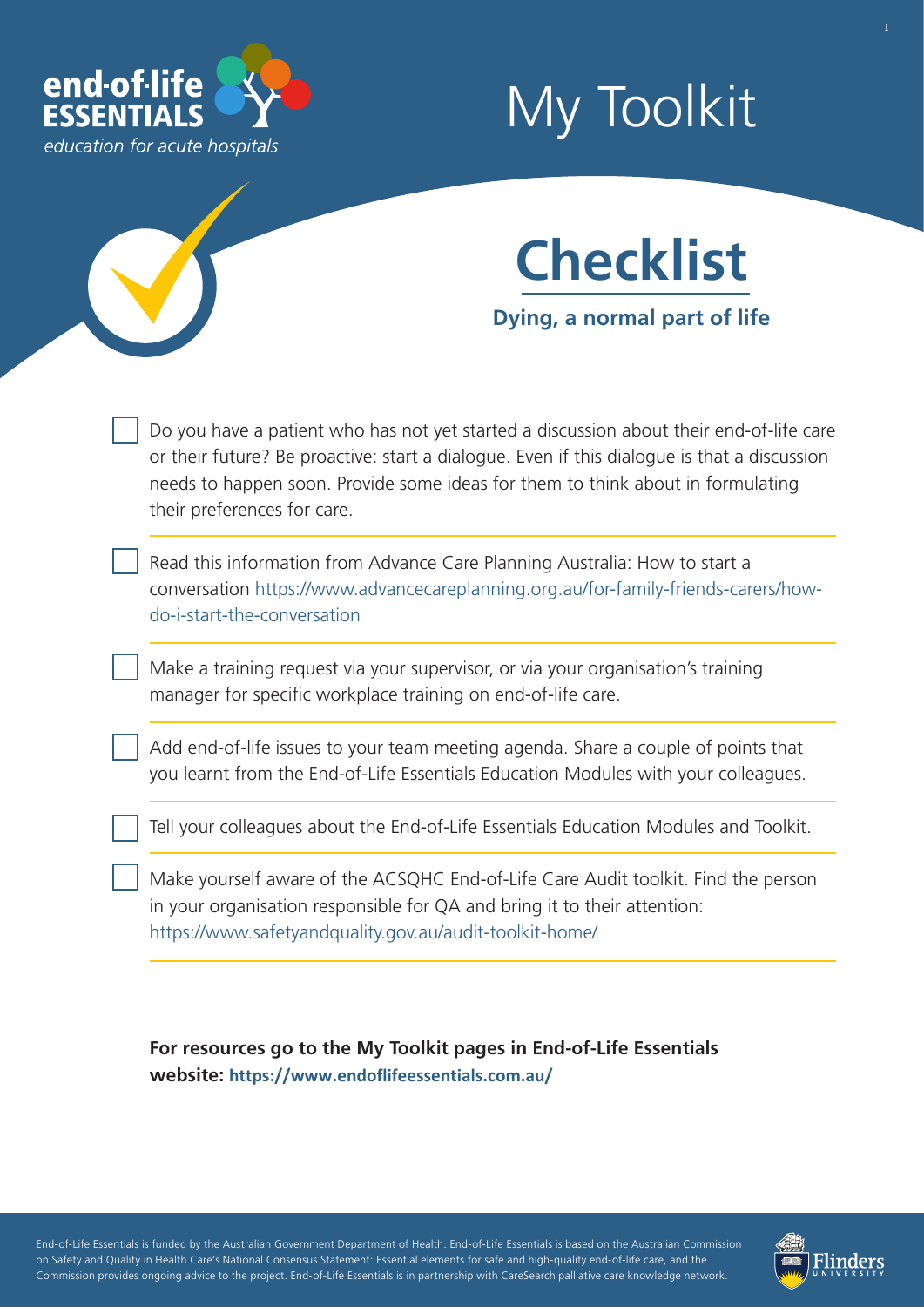

## My Toolkit



**Dying, a normal part of life**

The Australian Commission on Safety and Quality in Health Care (ACSQHC) on End-of-Life Care, Part A – Processes of Care Sections:

- Patient-centred communication and shared decision-making
- Teamwork and coordination of care
- Components of care
- Use of triggers to recognise patients approaching the end of life
- Response to concerns

[https://www.safetyandquality.gov.au/publications/national-consensus-statement-essential](https://www.safetyandquality.gov.au/publications-and-resources/resource-library/national-consensus-statement-essential-elements-safe-and-high-quality-end-life-care)elements-for-safe-high-quality-end-of-life-care/

The Australian Commission on Safety and Quality in Health Care (ACSQHC) on End-of-Life Care, Part B – Organisational Prerequisites:

- Leadership and governance
- Education and training
- Supervision and support for interdisciplinary team members
- Evaluation, audit and feedback
- Systems to support high-quality care

[https://www.safetyandquality.gov.au/publications/national-consensus-statement-essential](https://www.safetyandquality.gov.au/publications-and-resources/resource-library/national-consensus-statement-essential-elements-safe-and-high-quality-end-life-care)elements-for-safe-high-quality-end-of-life-care/

Palliative Care Australia [National Palliative Care Standards](https://palliativecare.org.au/standards)

The Australian Commission on Safety and Quality in HealthCare Fact Sheets:

- [End-of-life care clinical basics](https://www.safetyandquality.gov.au/publications-and-resources/resource-library/end-life-care-clinical-basics)
- [End-of-life care planning](https://www.safetyandquality.gov.au/wp-content/uploads/2011/09/NSQHS-Standards-Sept-2012.pdf)
- [End-of-life care last days of life](https://www.safetyandquality.gov.au/publications-and-resources/resource-library/end-life-care-last-days-life)

End-of-Life Essentials is funded by the Australian Government Department of Health. End-of-Life Essentials is based on the Australian Commission on Safety and Quality in Health Care's National Consensus Statement: Essential elements for safe and high-quality end-of-life care, and the Commission provides ongoing advice to the project. End-of-Life Essentials is in partnership with CareSearch palliative care knowledge network.